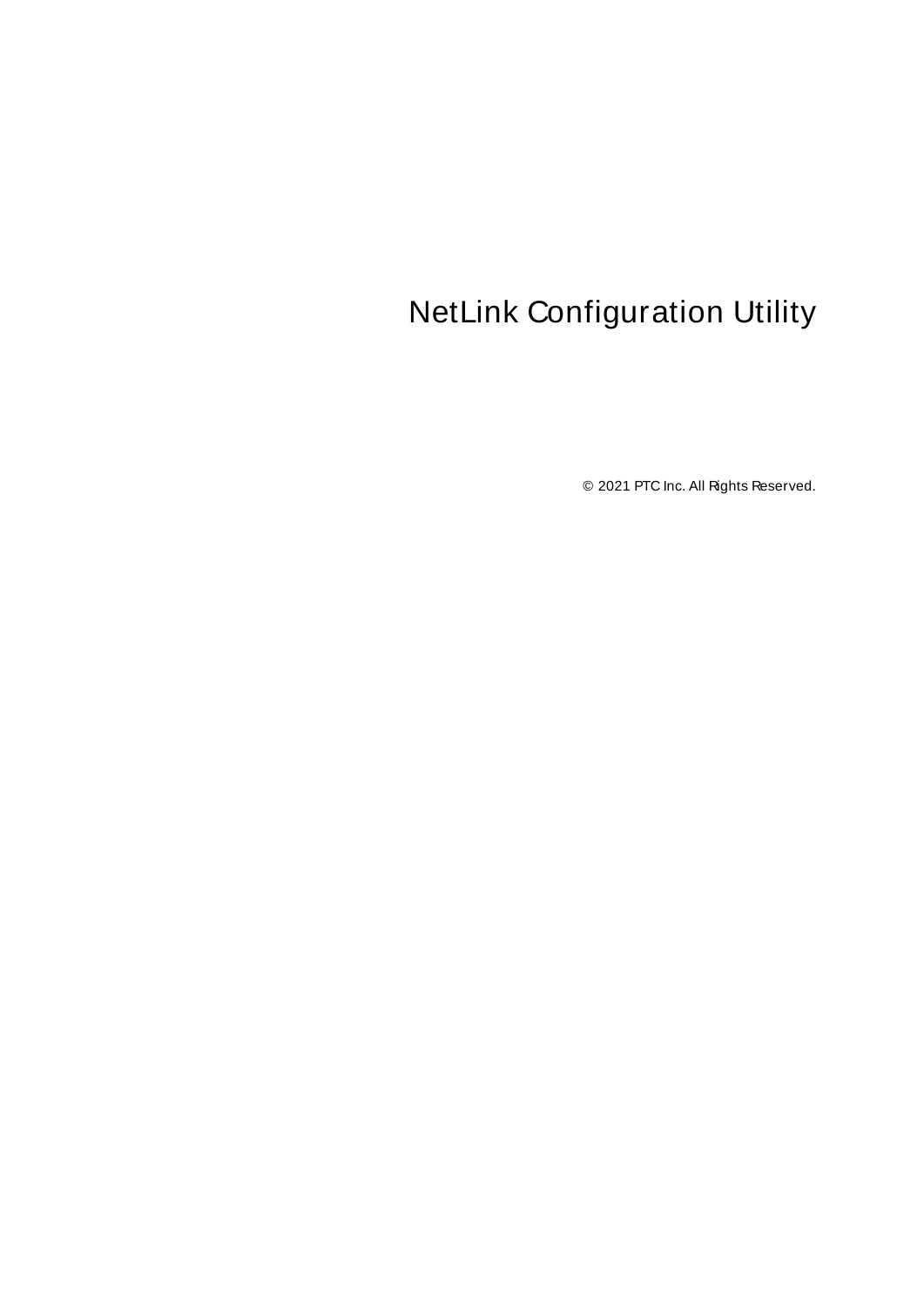# <span id="page-1-0"></span>Table of Contents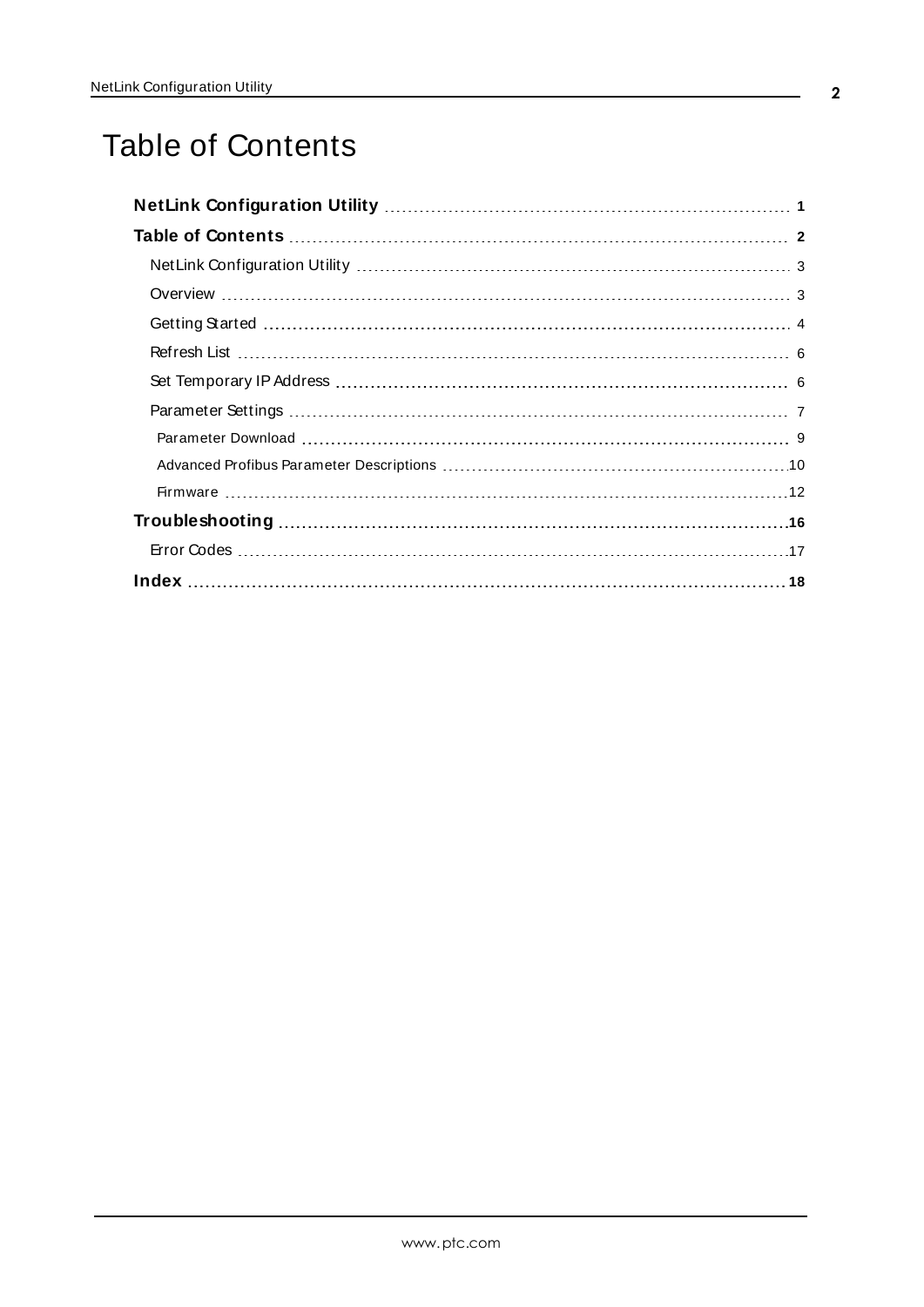### <span id="page-2-0"></span>**NetLink Configuration Utility**

<span id="page-2-2"></span>Help version 5.006

#### **CONTENTS**

#### **[Overview](#page-2-1)**

What is the NetLink Configuration Utility?

#### **[Getting](#page-3-0) Started**

How do I use the NetLink Configuration Utility?

#### **[Troubleshooting](#page-15-0)**

What if something isn't what I expect?

#### **Error [Codes](#page-16-0)**

What are the messages generated by the utility?

#### <span id="page-2-1"></span>**Overview**

The NetLink device is a gateway from Ethernet to S7 MPI, in bus connector format. The NetLink Configuration Utilityy application provides:

- Identification of NetLink devices on the local network
- Temporary IP address download
- Ethernet parameter (including permanent IP address) and bus parameter download
- Firmware download

#### <span id="page-2-3"></span>**Navigation**

The following **Device** menu items are available in the NetLink Configuration Utility.

| Operation           | <b>Description</b>                                              | Link                    |
|---------------------|-----------------------------------------------------------------|-------------------------|
| <b>Refresh List</b> | Scan local network for NetLink devices                          | <b>Refresh List</b>     |
| Set Tem-            | Set temporary IP address for subsequent downloads of Parameter  | <b>Set Temporary IP</b> |
| porary IP           | Settings and Firmware.                                          | <b>Address</b>          |
| <b>Parameter</b>    | Download NetLink Parameter Settings (i.e. Permanent IP Address, | <b>Parameter Set-</b>   |
| <b>Settings</b>     | MPI Baud Rate)                                                  | tings                   |
| <b>Firmware</b>     | Update NetLink firmware                                         | <b>Firmware</b>         |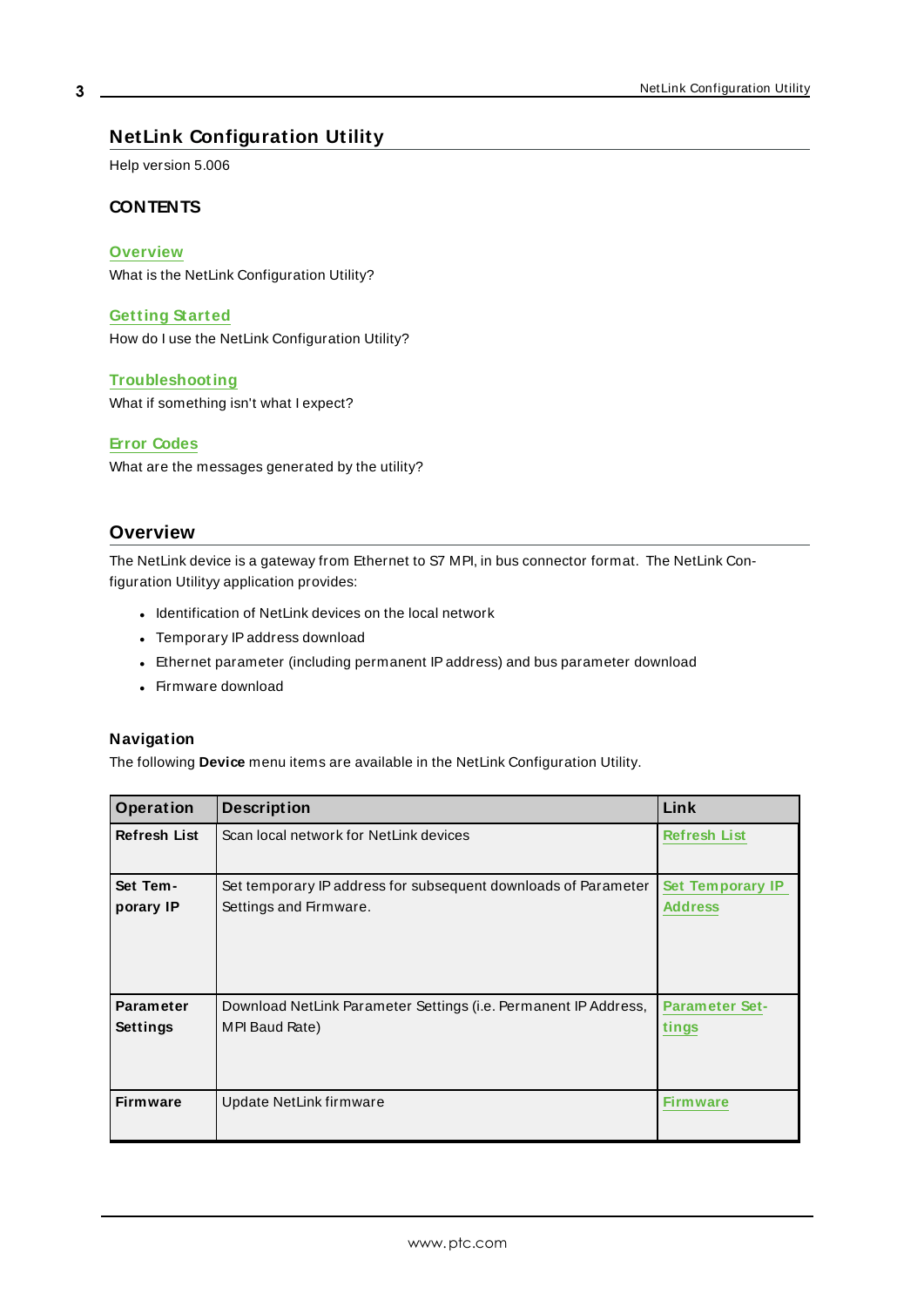#### <span id="page-3-0"></span>**Getting Started**

#### **Quick Start Tutorial**

This tutorial assumes an standard third-party NetLink device with factory default settings. It also assumes the NetLink is loaded with the latest firmware. To upgrade firmware, see [Firmware](#page-11-0).

This tutorial provides instructions for scanning the network for NetLink devices, setting a temporary IP address, and downloading parameter settings to the device (including a permanent IPaddress).

1. Select **Device | [Refresh](#page-5-0) List**. This cause a scans of the local network for NetLink devices.

| $\blacksquare$ NetLink Configuration Utility |              |                            |                                | <b>LIOI</b> |
|----------------------------------------------|--------------|----------------------------|--------------------------------|-------------|
| Help<br>Device                               |              |                            |                                |             |
| <b>MAC Address</b>                           | Ser Num      | <b>IP Address</b>          | Firmware                       |             |
| 00-02-A2-0C-0B-CF<br>00-02-A2-0C-10-F4       | 3023<br>4340 | 192.168.111.137<br>0.0.0.0 | NL-MPL V01.003 29.04.02<br>MPL |             |
|                                              |              |                            | Devices Detected: 2            |             |

- 2. In the main window, review the list of NetLink devices detected. The view contains four columns: MAC Address (hardware address), Serial Number (factory assigned), IPAddress (configurable), Firmware string containing device type, firmware revision, and firmware date. (configurable) (see **[Refresh](#page-5-0) List** for details).
- 3. Select **Device | Set Temporary IP**. Standard NetLink uses 0.0.0.0 for a default IPaddress. Before parameter settings, including a permanent IPaddress, can be downloaded to the NetLink, a temporary IPaddress must be assigned.

**Note:** There is a three-minute window for setting a temporary IPaddress after power on. If it is not set in that time, NetLink responds with error code -1.

4. In the next dialog, enter a temporary IPaddress and click **Set**.

**Tip:** Use the same IP address that will be permanently saved later for the temporary IP address (see **Set [Temporary](#page-5-1) IP Address**).

| <b>Set Temporary IP Address</b> |        |
|---------------------------------|--------|
| ⊢IP Address <sup>.</sup>        | Set    |
| 192.168.111.146                 | Cancel |
|                                 |        |

- 5. Select **Device | Parameter Settings** to define how communications take place from the PC to the NetLink and from the NetLink to the PLC.
- 6. In the **[Parameter](#page-7-0) Settings** dialog, enter the permanent IPAddress, subnet mask, and gateway (if applicable; if not, leave the field empty). If the Profibus Parameters need to be altered, click **[Advanced...](#page-9-0)**.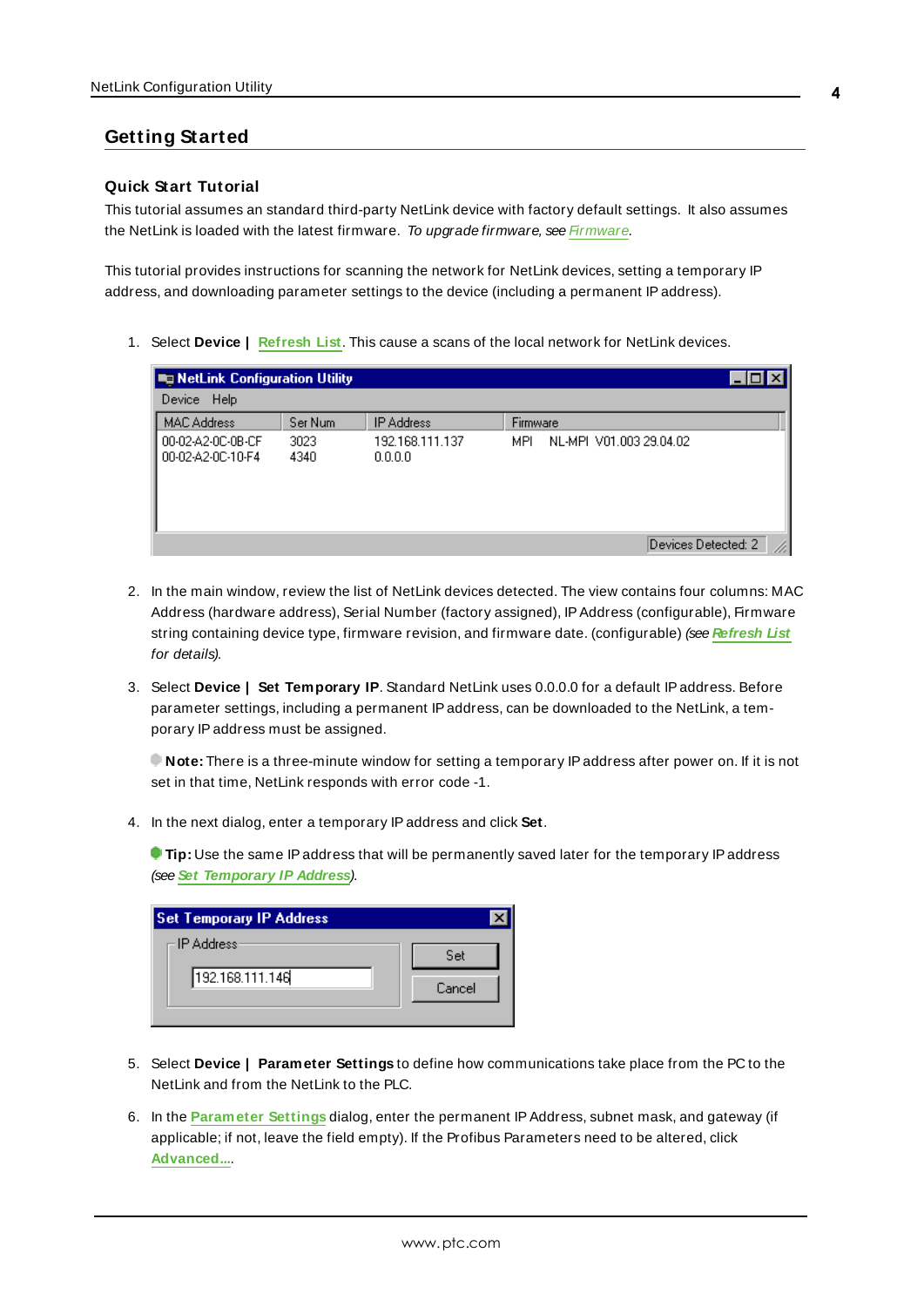7. Click **Download** to start the transfer.

| <b>Parameter Settings</b>       |                    | $\vert x \vert$ |
|---------------------------------|--------------------|-----------------|
| IP Address Settings:            |                    |                 |
| MAC Address:                    | 00-02-A2-0C-0B-CF  | $\Box$ DHCP     |
| IP Address:                     | 192.168.111.137    | $\Box$ BOOTP    |
| Subnet Mask:                    | 255.255.255.0      |                 |
| Gateway Address:                | 192.168.0.1        |                 |
|                                 |                    |                 |
| Profibus Parameters:            |                    |                 |
| Bus Profile:                    | MPI                | Advanced        |
| Baud Rate:                      | 187.5k             |                 |
| <b>Own Station Address:</b>     |                    |                 |
| <b>Highest Station Address:</b> | 31                 |                 |
|                                 |                    |                 |
|                                 | Download<br>Cancel |                 |
|                                 |                    |                 |

8. When the download process completes, a dialog appears prompting to disconnect and reconnect the NetLink from the PLC. Click **Yes** when the NetLink is reconnected.

| <b>Configuration Download</b>                                                                                                                                                 |
|-------------------------------------------------------------------------------------------------------------------------------------------------------------------------------|
| Configuration download complete.<br>For changes to take effect, please disconnect<br>the NetLink from the CPU and re-connect it now.<br>Is NetLink re-connected?<br>Yes<br>No |
| <b>NetLink Configuration Utility</b>                                                                                                                                          |
| Waiting for NetLink Power-Up to Complete, 8% Complete.                                                                                                                        |

9. The parameter settings have successfully downloaded to the NetLink

| See Also Parameter Settings |  |
|-----------------------------|--|
|-----------------------------|--|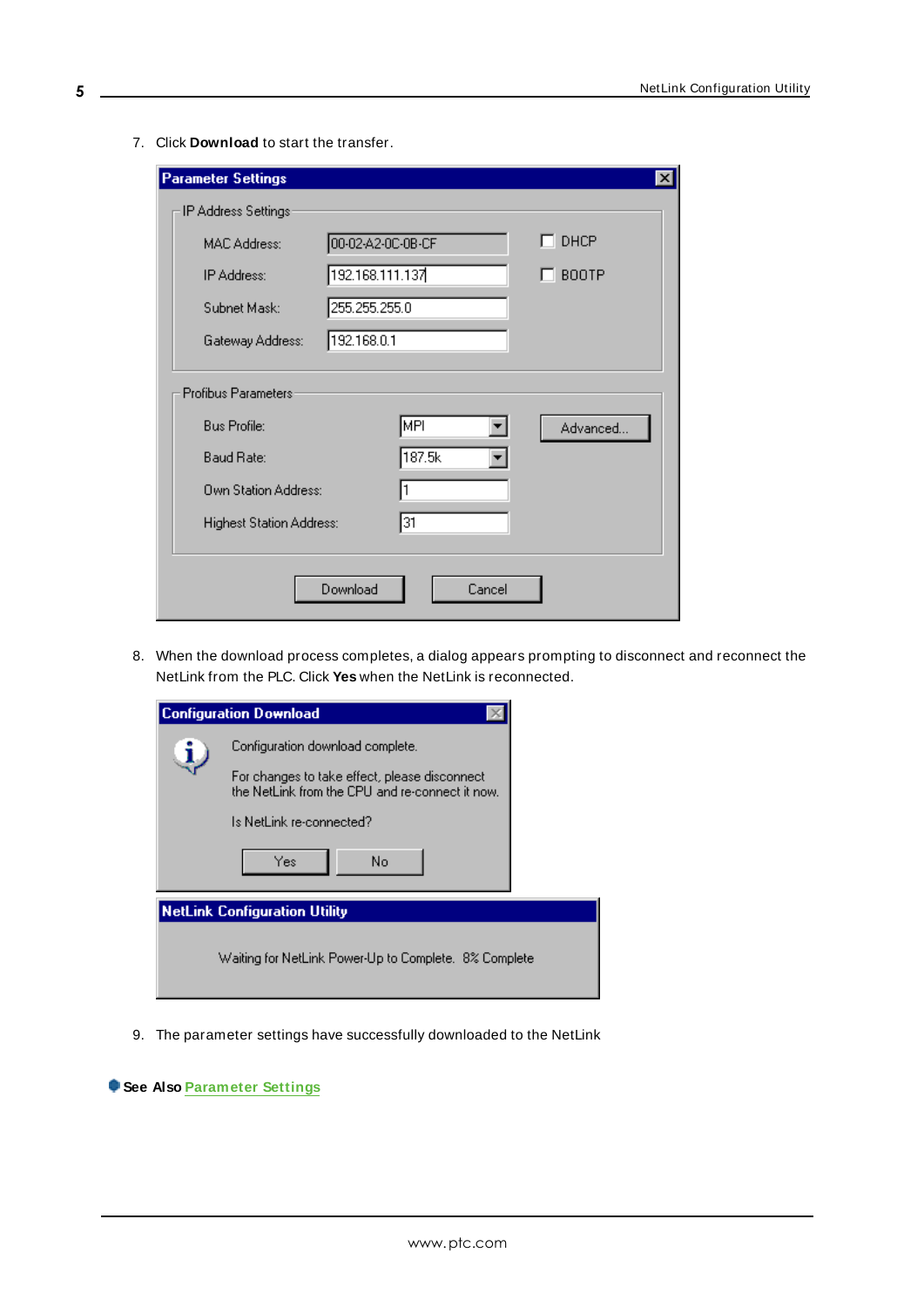#### <span id="page-5-0"></span>**Refresh List**

To scan for NetLink devices on the local network, select **Device | Refresh List**.

| <b>E NetLink Configuration Utility</b>             |     |                   |          |                     |
|----------------------------------------------------|-----|-------------------|----------|---------------------|
| Help<br>Device                                     |     |                   |          |                     |
| Refresh List                                       | Num | <b>IP Address</b> | Firmware |                     |
| Set Temporary IP<br>Parameter Settings<br>Firmware |     |                   |          |                     |
| Exit                                               |     |                   |          |                     |
| Refresh device list                                |     |                   |          | Devices Detected: 0 |

The main window displays a list of all NetLink devices detected. The view contains four columns:

- <span id="page-5-2"></span>• MAC Address (hardware address)
- Serial Number (factory assigned)
- IP Address (configurable)
- Firmware string containing device type, firmware revision, and firmware date. (configurable)

| <b>BE NetLink Configuration Utility</b> |              |                            |                                |  |
|-----------------------------------------|--------------|----------------------------|--------------------------------|--|
| Help<br>Device                          |              |                            |                                |  |
| <b>MAC Address</b>                      | Ser Num      | <b>IP Address</b>          | <b>Firmware</b>                |  |
| 00-02-A2-0C-0B-CF<br>00-02-A2-0C-10-F4  | 3023<br>4340 | 192.168.111.137<br>0.0.0.0 | NL-MPL V01.003 29.04.02<br>MPL |  |
|                                         |              |                            | Devices Detected: 2            |  |

If a known NetLink is not in the list, disconnect and reconnect this NetLink, wait about 10 seconds and then perform another Refresh List.

To begin any Configuration or Firmware operation with the device, an IPAddress must be assigned to that device.

#### <span id="page-5-1"></span>**Set Temporary IP Address**

To set a temporary IPAddress:

1. Disconnect and reconnect the NetLink from the PLC.

**Note:** There is a three-minute window for setting a temporary IPaddress after power on. If it is not set, the NetLink responds with error code -1.

- 2. Select the NetLink from the list.
- 3. From the menu, select **Device | Set Temporary IP**....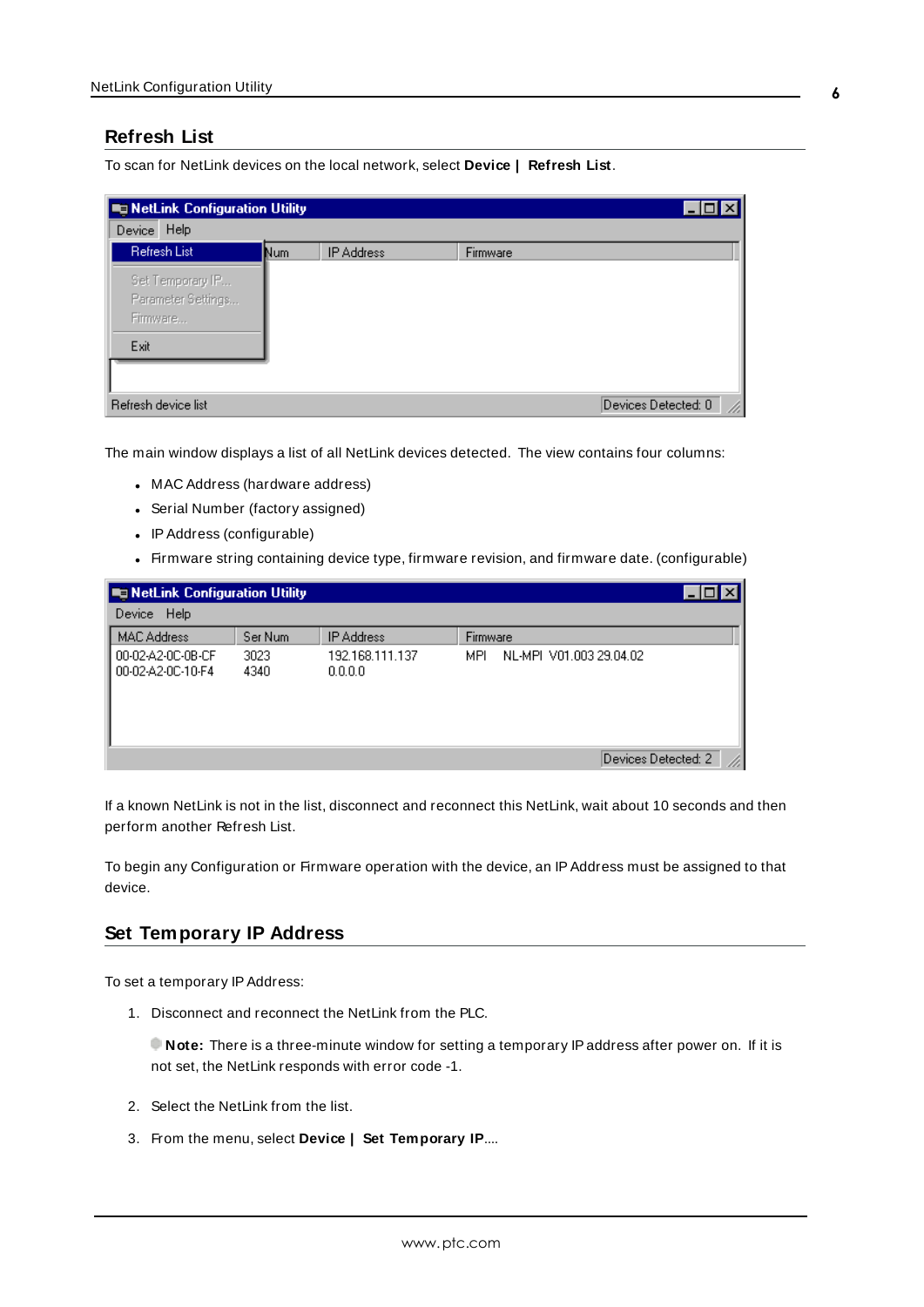| <b>ED NetLink Configuration Utility</b>                |     |                   |          |                         |  |
|--------------------------------------------------------|-----|-------------------|----------|-------------------------|--|
| Device Help                                            |     |                   |          |                         |  |
| Refresh List                                           | Num | <b>IP Address</b> | Firmware |                         |  |
| Set Temporary IP                                       |     | 192.168.111.137   | MPL.     | NL-MPL V01.003 29.04.02 |  |
| Parameter Settings<br>Firmware                         |     | 0.0.0.0           |          |                         |  |
| Exit                                                   |     |                   |          |                         |  |
| Assign a temporary IP address for the selected device. |     |                   |          | Devices Detected: 2     |  |

| – IP Address <sup>,</sup> | Set    |
|---------------------------|--------|
| 192.168.111.146           | Cancel |

- 4. Enter a valid IPaddress and click **Set**. The temporary IPaddress is downloaded to RAM.
	- **Note:** If the NetLink is disconnected, the temporary IPaddress is lost.
- 5. Once a temporary IPaddress is assigned, **[Firmware](#page-11-0)** and **[Parameter](#page-7-0) Settings** can be downloaded to the NetLink.

### <span id="page-6-0"></span>**Parameter Settings**

| <b>E NetLink Configuration Utility</b>                     |     |                            |          |                         |                     |
|------------------------------------------------------------|-----|----------------------------|----------|-------------------------|---------------------|
| Help<br>Device                                             |     |                            |          |                         |                     |
| <b>Refresh List</b>                                        | Num | <b>IP Address</b>          | Firmware |                         |                     |
| Set Temporary IP<br>Parameter Settings<br>Firmware<br>Exit |     | 192.168.111.137<br>0.0.0.0 | MPL      | NL-MPI V01.003 29.04.02 |                     |
| Configure the parameter settings for the selected device   |     |                            |          |                         | Devices Detected: 2 |

Select a link below:

**Parameter [Descriptions](#page-7-0)** Description of each parameter

**Advanced Profibus Parameter [Descriptions](#page-9-0)** Description of each advanced Profibus parameter

**[Parameter](#page-8-0) Download**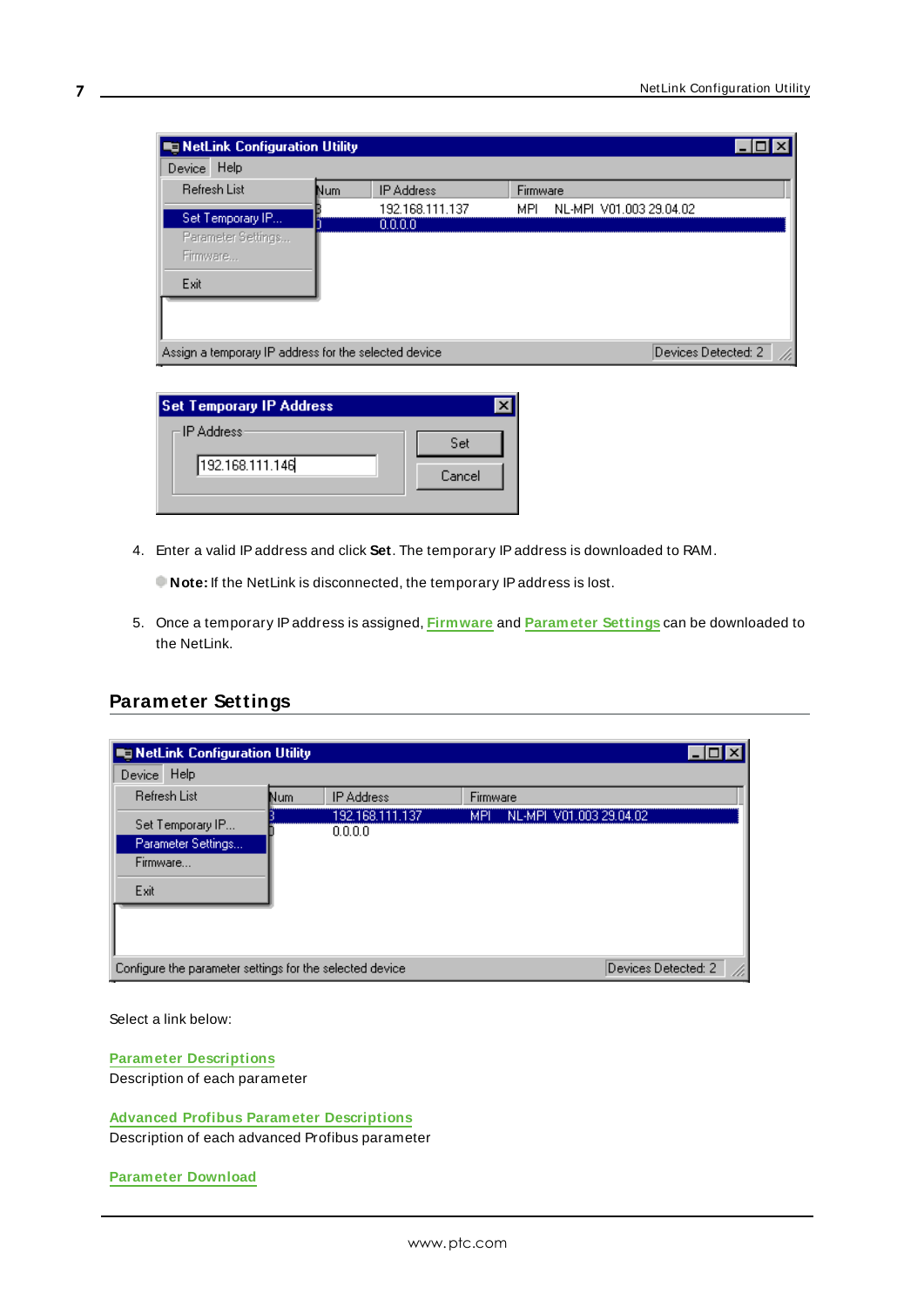<span id="page-7-0"></span>Description of the download process for parameter settings

#### **Parameter Descriptions**

**Important:** With the exception of MAC address and IPaddress, the default parameter values do not necessarily indicate current device settings. Settings are write-only and are not read from the device.

| <b>Parameter Settings</b>       |                    | $\vert x \vert$ |
|---------------------------------|--------------------|-----------------|
| IP Address Settings:            |                    |                 |
| MAC Address:                    | 00-02-A2-0C-0B-CF  | $\Box$ DHCP     |
| IP Address:                     | 192.168.111.137    | <b>BOOTP</b>    |
| Subnet Mask:                    | 255.255.255.0      |                 |
| Gateway Address:                | 192.168.0.1        |                 |
|                                 |                    |                 |
| Profibus Parameters:            |                    |                 |
| <b>Bus Profile:</b>             | MPI                | Advanced        |
| Baud Rate:                      | 187.5k             |                 |
| <b>Own Station Address:</b>     |                    |                 |
| <b>Highest Station Address:</b> | 31                 |                 |
|                                 |                    |                 |
|                                 | Download<br>Cancel |                 |
|                                 |                    |                 |

#### <span id="page-7-1"></span>**IP Address Settings**

There are three ways the NetLink can be assigned IP parameters:

- DHCP (dynamic) the device gets IP parameters from a DHCP server.
- BOOTP (dynamic) the device gets IP parameters from a BOOTP server.
- Static the device used IP parameters: IP address, subnet mask, and gateway address. If a parameter does not apply, leave the field empty.

If more than one method is chosen, the NetLink tries each one, in the order listed above, until one succeeds.

#### **Profibus Parameters**

#### **Bus Profile**

The bus profile presets the parameter values to best match the given bus. For example, MPI defaults at 187.5Kbaud whereas Profibus defaults at 1.5M baud. Changing the bus profile affects the following parameters:

- Baud Rate
- Slot Time
- Minimum Station Delay
- Maximum Station Delay
- Quiet Time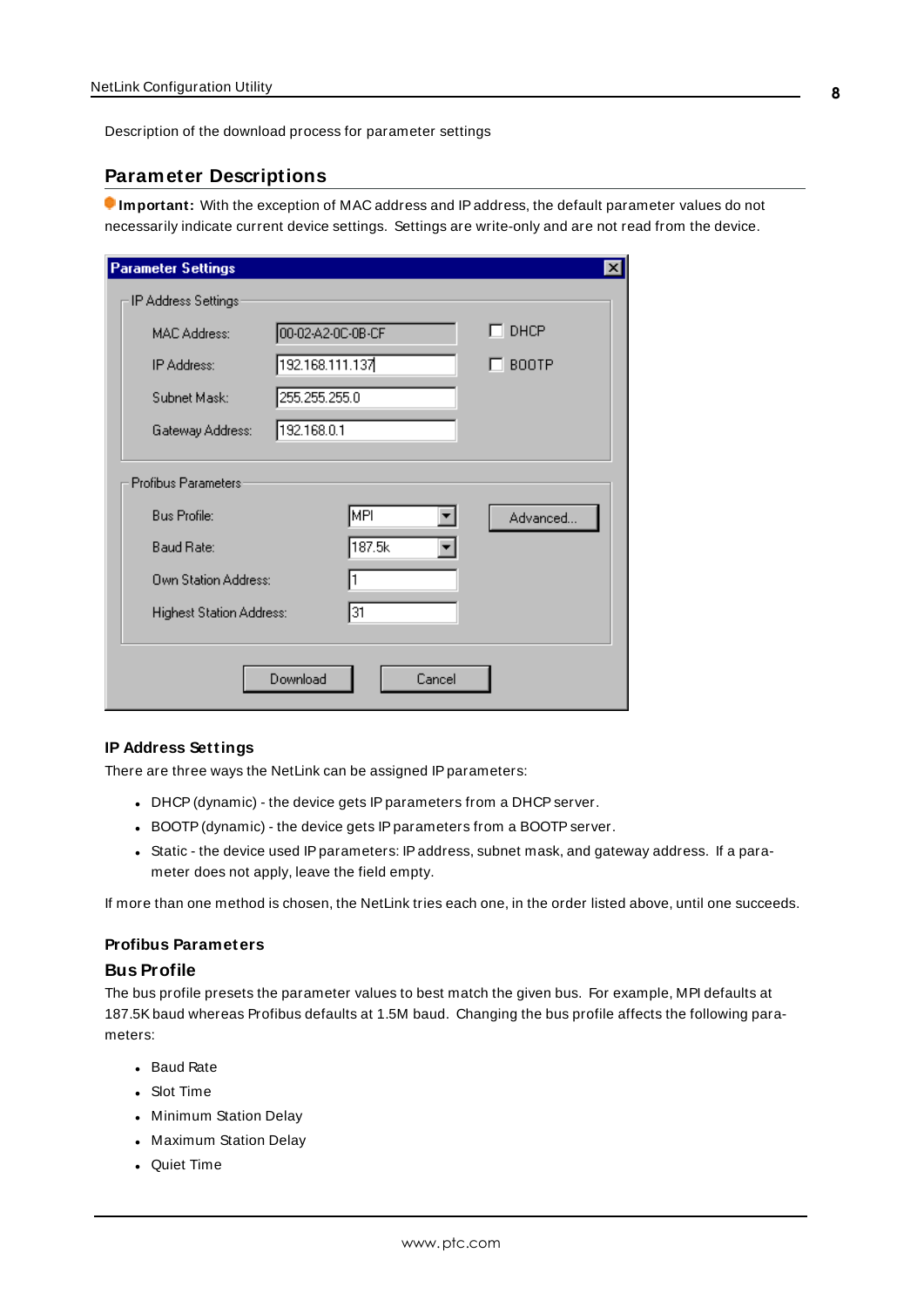- Setup Time
- **.** Target Rotation Time
- GAP Factor
- Max Retry

#### <span id="page-8-1"></span>**Baud Rate**

Baud rates available are: 9600 19.2K 93.75K 187.5K 500K 1.5M 3M 6M 12M

#### <span id="page-8-2"></span>**Own Station Address**

Station address for the NetLink Value Range: 0 ... 125 Default: 1

#### **Highest Station Address**

Station address of the highest active station Value range: 2 ... 126 Default: 31

<span id="page-8-0"></span>**See Also: Advanced Profibus Parameter [Descriptions](#page-9-0)**

### **Parameter Download**

When the **Download** button is selected in the Parameter Settings dialog, a warning is displayed.

| <b>Configuration Download</b>                                                                                                                                                                                   |  |
|-----------------------------------------------------------------------------------------------------------------------------------------------------------------------------------------------------------------|--|
| If the configuration download is done during bus operation,<br>the communication between the client and the device is stopped.<br>Do you really want to download configuration to<br>NetLink with IP Address: ' |  |
| No<br>Yes                                                                                                                                                                                                       |  |

Click **Yes** to perform the download or **No** to cancel. Once the download is in process, a progress percentage is displayed.

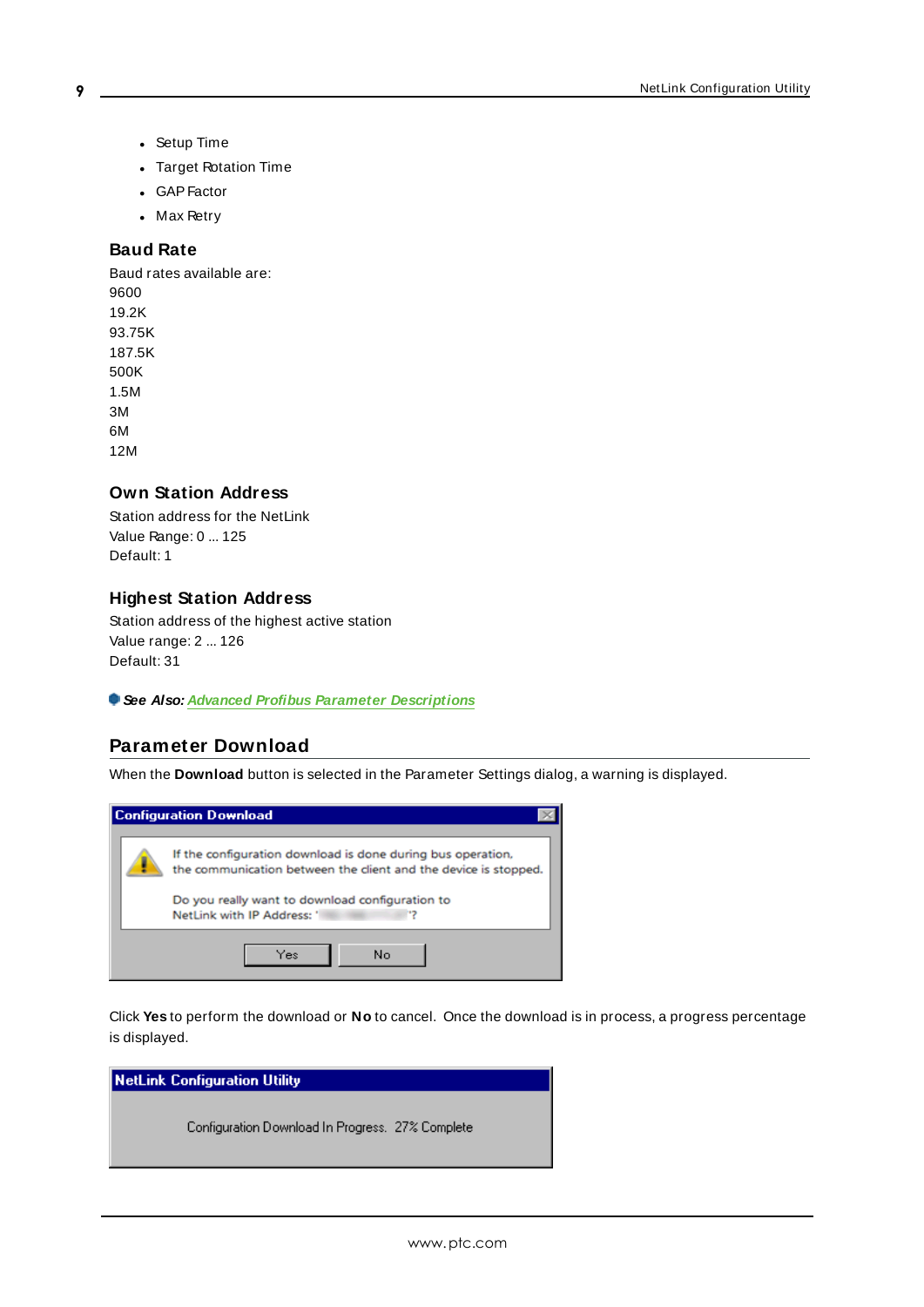When the download process completes, a dialog appears prompting to disconnect and reconnect the NetLink from the PLC.

| <b>Configuration Download</b>                                                                    |
|--------------------------------------------------------------------------------------------------|
| Configuration download complete.                                                                 |
| For changes to take effect, please disconnect<br>the NetLink from the CPU and re-connect it now. |
| Is NetLink re-connected?                                                                         |
| N٥<br>Yes                                                                                        |

It is necessary to reconnect the device for this new configuration to be used. Click **Yes** when the NetLink is reconnected. The NetLink Configuration Utility pauses to allow the NetLink to complete its power-up sequence.

| NetLink Configuration Utility                          |  |  |
|--------------------------------------------------------|--|--|
| Waiting for NetLink Power-Up to Complete. 8% Complete. |  |  |

If the **No** button is selected, a warning will be displayed. It is necessary to reconnect the device for this new configuration to be used. Otherwise the previous configuration remains active.

| <b>Configuration Download</b>                                                                                                        |  |
|--------------------------------------------------------------------------------------------------------------------------------------|--|
| Warning! For changes to take effect:<br>1) Disconnect NetLink from the CPU<br>2) Re-connect NetLink to the CPU<br>3) Wait 15 seconds |  |
| ΠK                                                                                                                                   |  |

#### <span id="page-9-0"></span>**Advanced Profibus Parameter Descriptions**

**Important:** The default parameter values do not necessarily indicate current Device Settings. Settings are write-only and are not read from the device.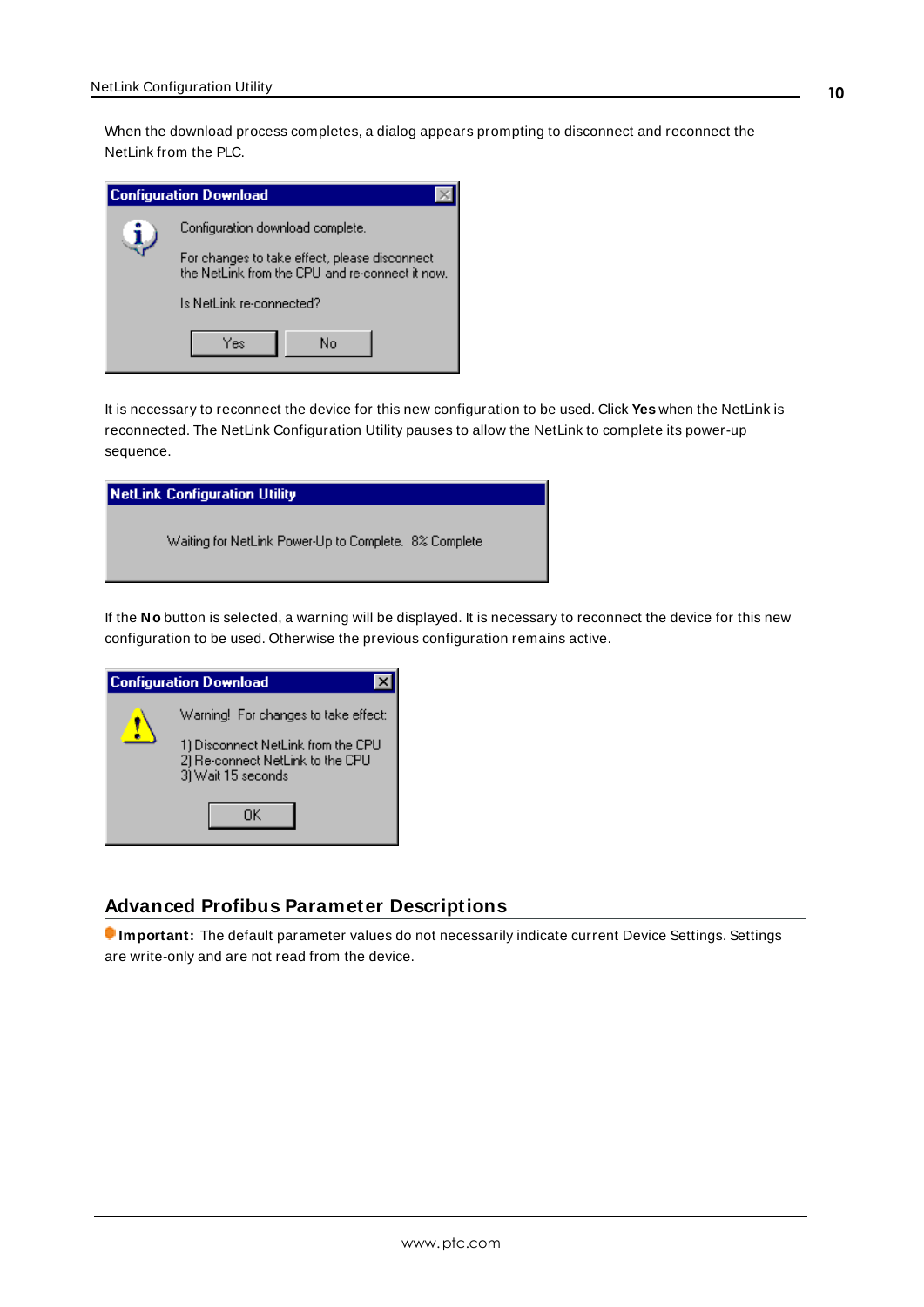| Calculated Timing                            |                 |           |
|----------------------------------------------|-----------------|-----------|
| Bit Time (tBit):                             | 5.33333         | <b>us</b> |
| TID1:                                        | 60              | tBit      |
| TID <sub>2</sub> :                           | 400             | tBit      |
| Target Rotation Time:                        | 53.3333         | ms        |
| Configure Timing                             |                 |           |
| Slot Time (TSL):                             | 415             | tBit.     |
| Min. Station Delay of Responders (min TSDR): | 60              | tBit      |
| Max. Station Delay of Responders (max TSDR): | 400             | tBit      |
| Quiet Time (TQUI):                           | 1               | tBit      |
| Setup Time (TSET):                           | 1               | tBit      |
| Target Rotation Time (TTR):                  | 10000           | tBit      |
| GAP Actualization Factor (G):                | $\overline{20}$ |           |
| Max. Retry Limit:                            | 2               |           |
|                                              |                 |           |
|                                              |                 |           |

#### <span id="page-10-0"></span>**Calculated Timing**

#### **Bit Time**

The time it takes to transmit 1 bit. Bit Time = 1/Baud Rate.

### **TID1 and TID2**

The time the sender must wait, after receiving the last character of a telegram, before it can send the next telegram.

TID1 (tBit) starts after sender receives an acknowledgment / response. TID2 (tBit) starts after the sender has sent an unacknowledged telegram.

#### <span id="page-10-1"></span>**Target Rotation Time (ms)**

Nominal token cycling time in milliseconds.

#### **Configure Timing**

#### **Slot Time**

Time Sender waits for acknowledgment / response before retrying. Value Range: 37 ... 16383 Default: 415 (MPI), 300 (PROFIBUS)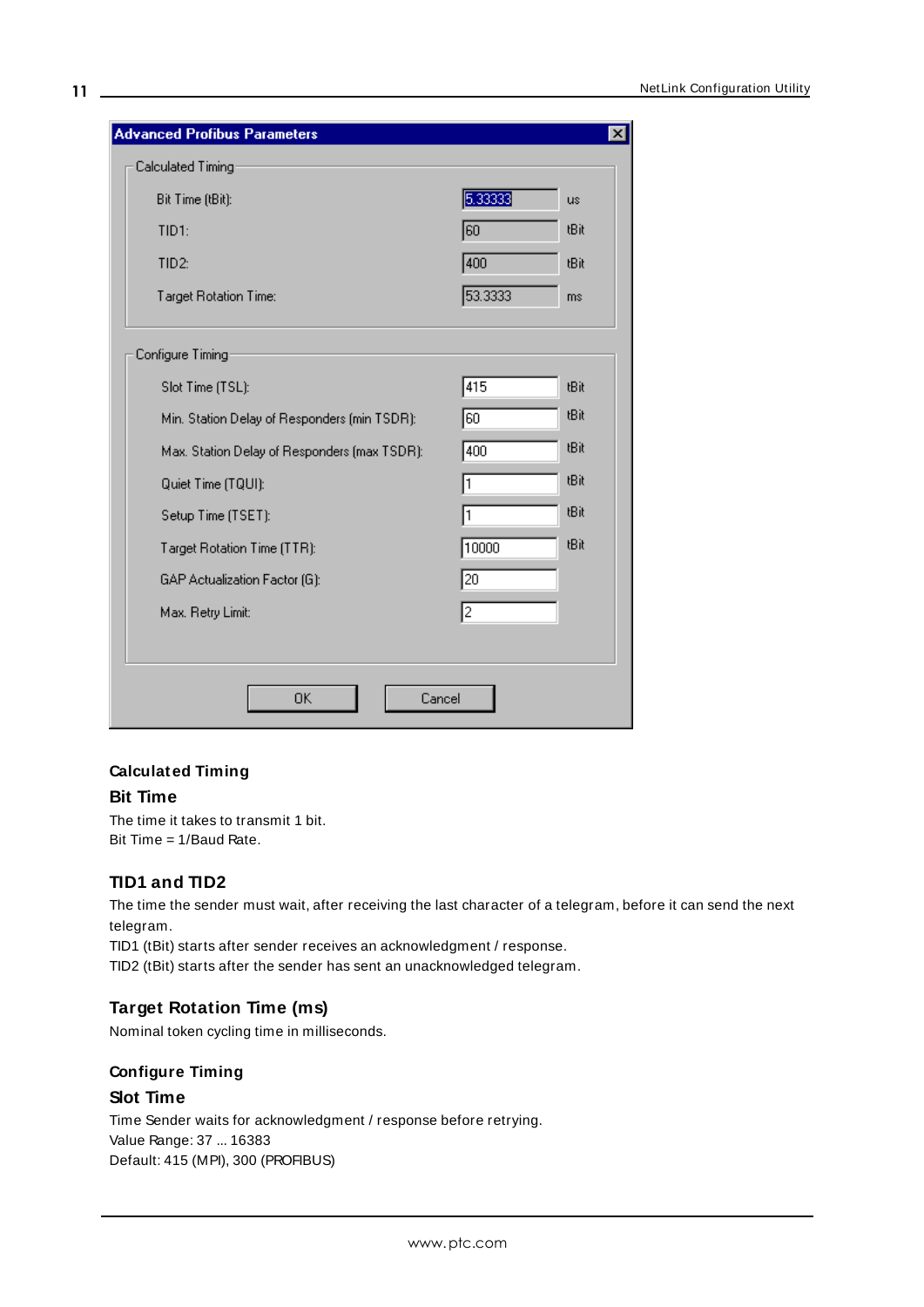#### <span id="page-11-3"></span>**Minimum Station Delay of Responders**

Minimum time period that must elapse before the responder may send an acknowledgment/response. Value Range: 1 ... 65535 Default: 60 (MPI), 11 (PROFIBUS)

#### **Maximum Station Delay of Responders**

Maximum time period that must elapse before the sender may send next telegram. Value Range: 1 ... 65535 Default: 400 (MPI), 150 (PROFIBUS)

#### <span id="page-11-2"></span>**Quiet Time**

Time delay for modulators/repeaters to switch from sending to receiving. Value Range: 0 ... 127 Default: 1 (MPI), 0 (PROFIBUS)

#### **Setup Time**

Time sender must wait between receiving an acknowledgment / response and sending next telegram. Value Range: 1 ... 255 Default: 1 (MPI), 1 (PROFIBUS)

#### **Target Rotation Time**

Pre-set nominal token cycling time. Value Range: 1 ... 16777215 Default: 10000 (MPI), 2021 (PROFIBUS)

#### <span id="page-11-1"></span>**GAP Actualization Factor**

Number of token cycles before additional stations can be accepted into the token ring. Value Range: 1 ... 100 Default: 20 (MPI), 10 (PROFIBUS)

#### **Maximum Retry Limit**

Maximum number of attempts a sender will re-send a telegram. Value Range: 1 ... 15 Default: 2 (MPI), 1 (PROFIBUS)

#### <span id="page-11-0"></span>**Firmware**

To update NetLink firmware, select **Device | Firmware**.

| <b>But NetLink Configuration Utility</b>                   |     |                            |                                       |                     |
|------------------------------------------------------------|-----|----------------------------|---------------------------------------|---------------------|
| Help<br>Device                                             |     |                            |                                       |                     |
| <b>Refresh List</b>                                        | Num | <b>IP Address</b>          | Firmware                              |                     |
| Set Temporary IP<br>Parameter Settings<br>Firmware<br>Exit |     | 192.168.111.137<br>0.0.0.0 | NL-MPI V01.003 29.04.02<br><b>MPI</b> |                     |
| Update firmware for the selected device                    |     |                            |                                       | Devices Detected: 2 |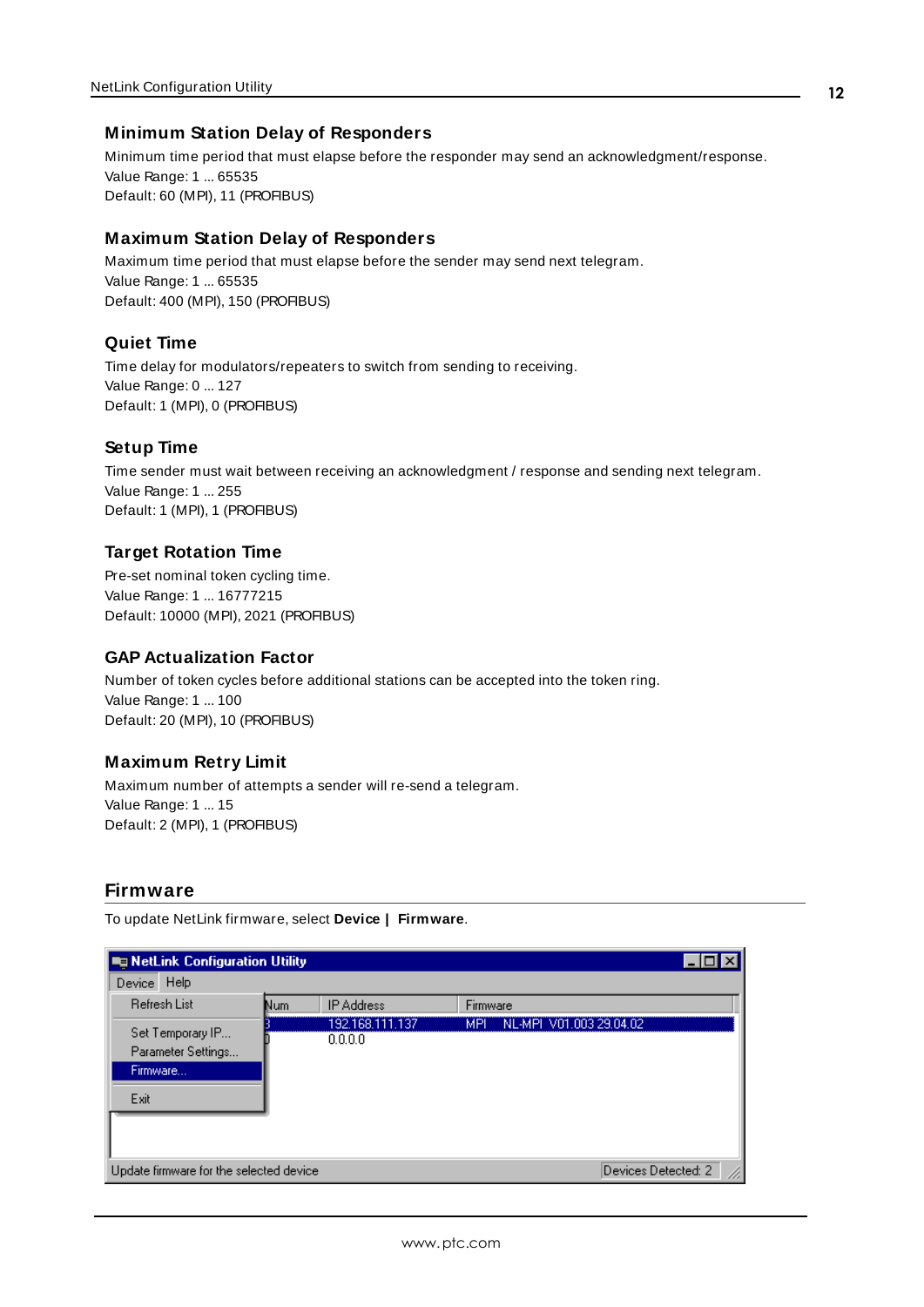| <b>Firmware</b>                                      |
|------------------------------------------------------|
| Current Device Settings:                             |
| MPL.<br>NL-MPI V01.003 29.04.02<br>Firmware Version: |
| Download Settings:                                   |
| Please select firmware file to download:             |
| $\cdots$                                             |
| Firmware Version:                                    |
| Cancel<br>Download                                   |

#### **Current Device Settings**

#### **Firmware Version**

NetLink's current firmware revision. Firmware string syntax is <Type> <Version> <Date>. For NetLink devices, the <Type> is always NL-MPI. The NetLink Configuration only supports devices of <Type> NL-MPI.

#### **Download Settings**

#### **Selected Firmware**

The name of the firmware file to download. File is selected via the browse (...) button.

#### **Firmware Version**

Firmware revision of the selected firmware file to download. The firmware string follows the same syntax as the current firmware version.

Click the  $\frac{b}{c}$  button to locate available firmware files. The following dialog appears.

|                | <b>Select Firmware File To Download</b> |        |
|----------------|-----------------------------------------|--------|
| Look in:       | Firmware                                | 中国管理-  |
| a NLMPI.E11    |                                         |        |
|                |                                         |        |
| File name:     | NLMPI.E11                               | Open   |
| Files of type: | NetLink Firmware Files (*.E11)          | Cancel |
|                | $\nabla$ Open as read-only              |        |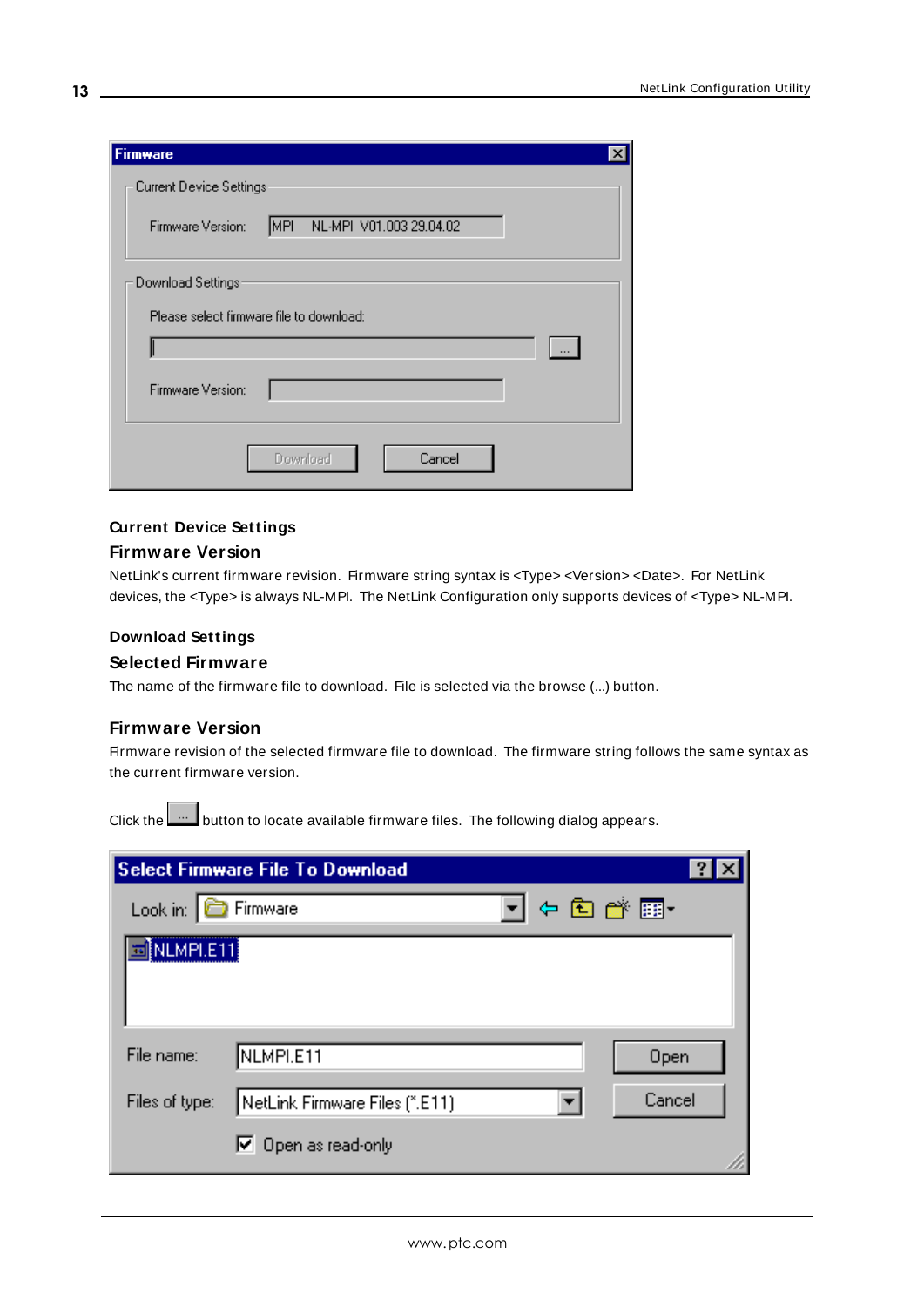NetLink firmware files have a file extension of "E11." Once a file is selected, click the **Open** button to accept the selection.

| $\boldsymbol{\mathsf{x}}$<br>Firmware                |
|------------------------------------------------------|
| Current Device Settings:                             |
| MPI<br>NL-MPI V01.003 29.04.02<br>Firmware Version:  |
| Download Settings:                                   |
| Please select firmware file to download:             |
| C:\Firmware\NLMPI.E11<br>$\cdots$                    |
| NL-MPI V01.021 24.04.02<br>MPI.<br>Firmware Version: |
| Download<br>Cancel                                   |

With a firmware file selected, a comparison can be drawn between the current firmware version and the selected firmware version.

Click the **Download** button to download the selected firmware.

| <b>Firmware Download</b>                                                                                                                                                                                 |
|----------------------------------------------------------------------------------------------------------------------------------------------------------------------------------------------------------|
| If the firmware download is done during bus operation,<br>the communication between the client and the device is stopped.<br>Do you really want to download firmware<br>to<br>NetLink with IP Address: ' |
| Yes<br>No.                                                                                                                                                                                               |

Click **Yes** to perform the download or **No** to cancel. During the download process, a progress percentage displayed.



When the download process completes, a dialog appears prompting to disconnect and reconnect the NetLink from the PLC.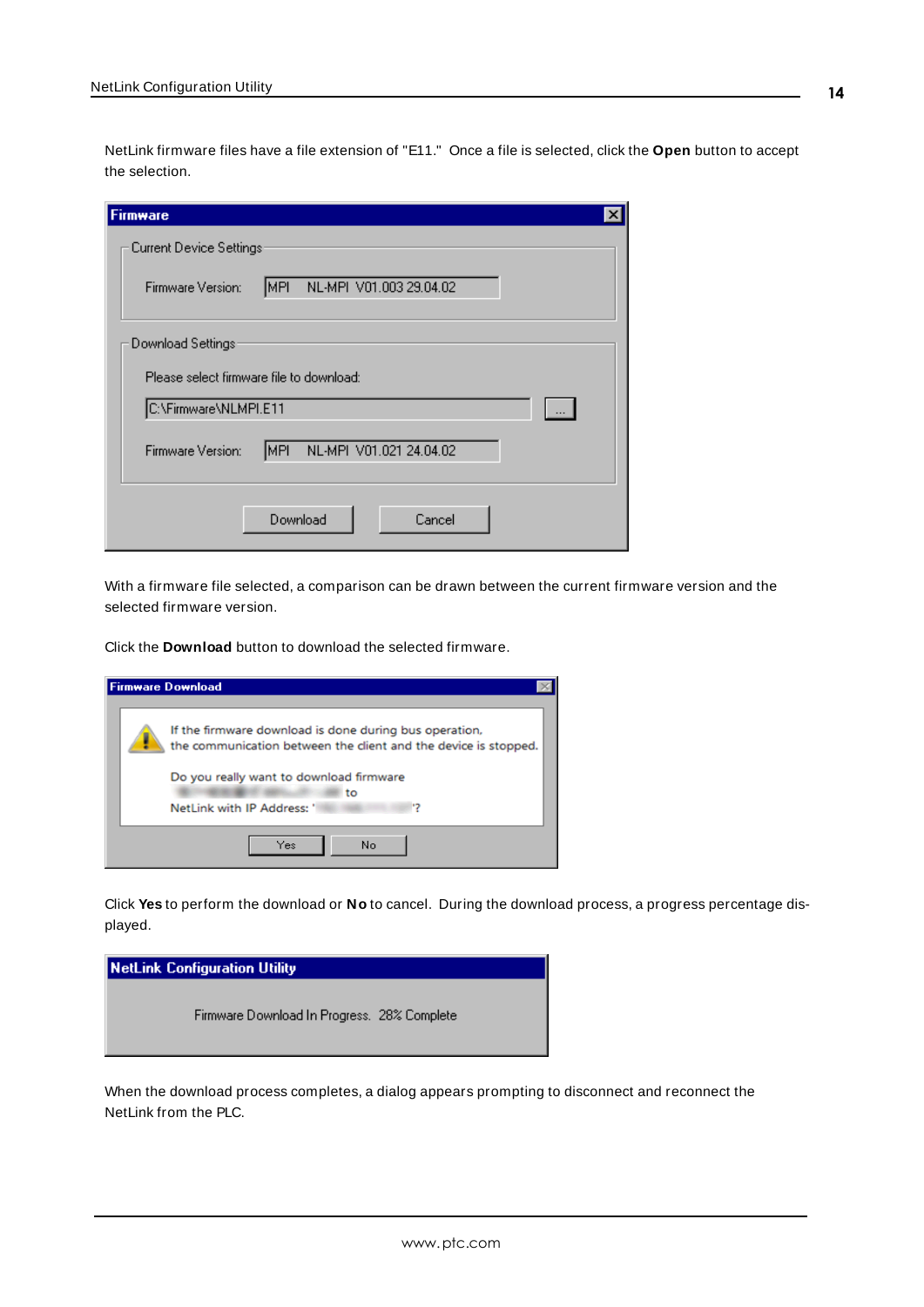

It is necessary to reconnect the device for the new firmware to be used. Click **Yes** when the NetLink is reconnected. The NetLink Configuration Utility pauses to allow the NetLink to complete its power-up sequence.

| NetLink Configuration Utility                          |
|--------------------------------------------------------|
| Waiting for NetLink Power-Up to Complete. 8% Complete. |

If the **No** button is selected, a warning is displayed. It is necessary to reconnect the device for the new firmware to be used. Otherwise, the previous firmware remains active.

| <b>Firmware Download</b> |                                                                                                                                      |  |
|--------------------------|--------------------------------------------------------------------------------------------------------------------------------------|--|
|                          | Warning! For changes to take effect:<br>1) Disconnect NetLink from the CPU<br>2) Re-connect NetLink to the CPU<br>3) Wait 15 seconds |  |
|                          | ΠK                                                                                                                                   |  |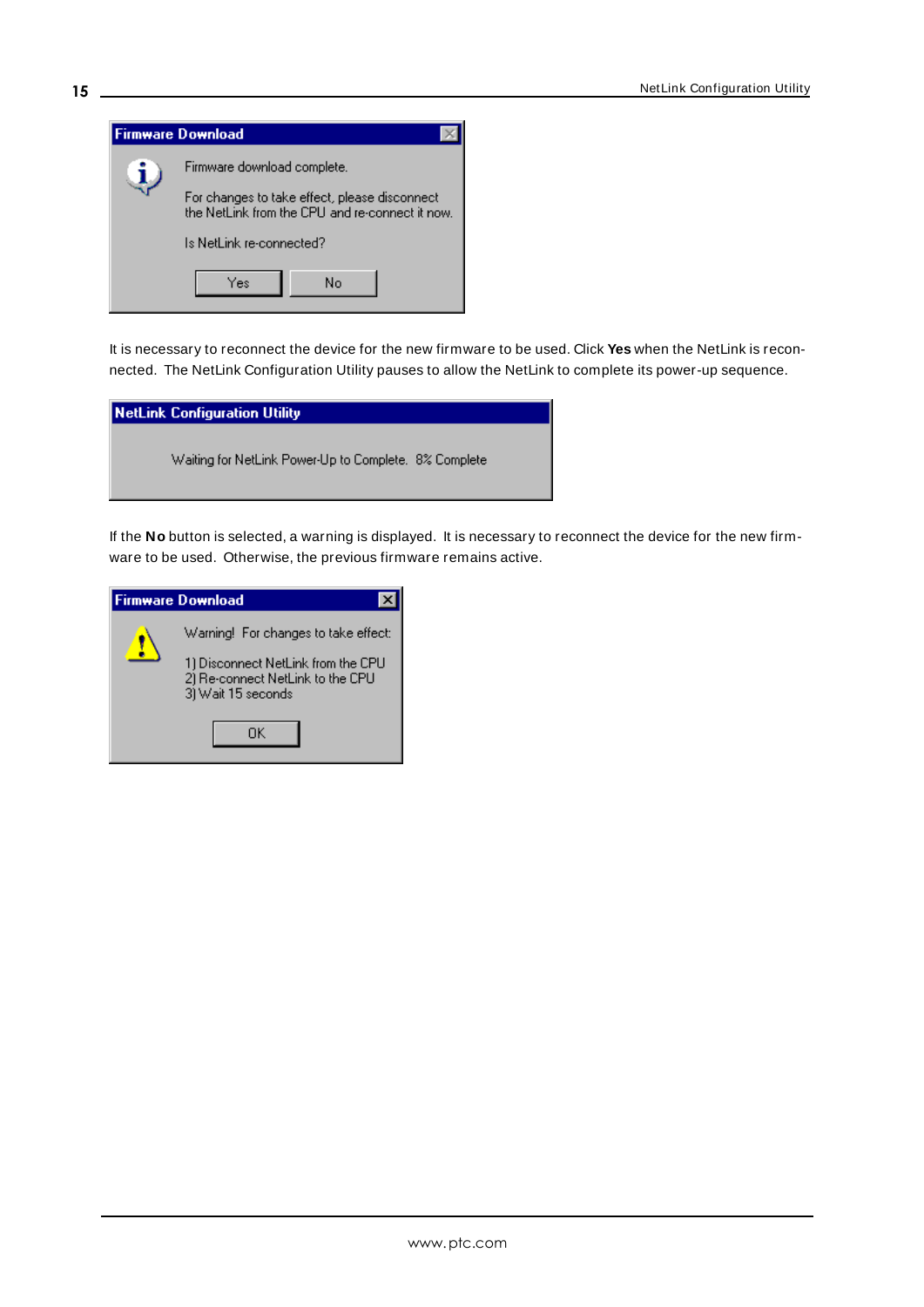### <span id="page-15-0"></span>**Troubleshooting**

### **NetLink is detected in the list, but cannot download configuration parameters or firmware.**

If the IPaddress displayed in the list is 0.0.0.0, **set a [temporary](#page-5-1) IP Address**.

If the IPaddress displayed in the list is NOT 0.0.0.0, verify that the IPaddress is valid for the local network. An IP address may have been downloaded (i.e. ["Parameter](#page-8-0) Download" on page 9) that does not meet the local network's subnet mask.

**See Also: Set a [Temporary](#page-5-1) IP Address Set a [Permanent](#page-7-0) IP Address Download the [Parameter](#page-8-0) Settings**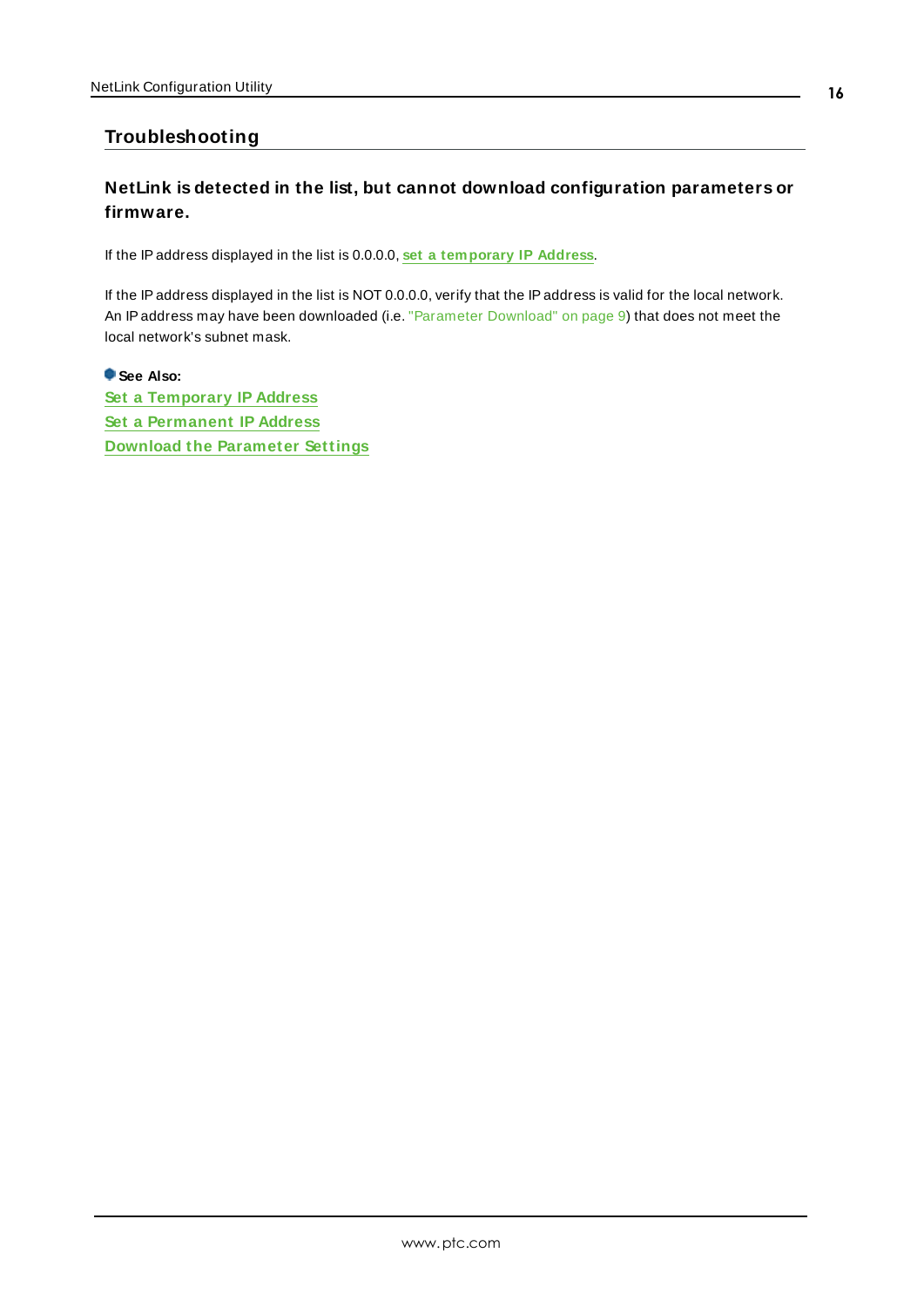### <span id="page-16-0"></span>**Error Codes**

The following table describes possible error codes presented by the NetLink Configuration Utility.

<span id="page-16-1"></span>

| <b>Error Code</b> | <b>Source</b>         | <b>Description</b>                  |
|-------------------|-----------------------|-------------------------------------|
| $-10$             | <b>Remote Station</b> | Dual port RAM not accessible        |
| $-11$             | <b>Remote Station</b> | Not ready                           |
| $-12$             | <b>Remote Station</b> | Not running                         |
| $-13$             | <b>Remote Station</b> | Watchdog test failed                |
| $-14$             | <b>Remote Station</b> | Signals wrong OS version            |
| $-15$             | <b>Remote Station</b> | Error in Dual Port flags            |
| $-16$             | <b>Remote Station</b> | Send mailbox is full                |
| $-17$             | <b>Remote Station</b> | PutMessage timeout                  |
| $-18$             | <b>Remote Station</b> | GetMessage timeout                  |
| $-19$             | <b>Remote Station</b> | No message available                |
| $-20$             | <b>Remote Station</b> | Reset command timeout               |
| $-21$             | <b>Remote Station</b> | COM-flag not set                    |
| $-22$             | <b>Remote Station</b> | IO data exchange failed             |
| $-23$             | <b>Remote Station</b> | IO data exchange timeout            |
| $-24$             | <b>Remote Station</b> | IO data mode unknown                |
| $-25$             | <b>Remote Station</b> | Function call failed                |
| $-26$             | <b>Remote Station</b> | DPM size differs from configuration |
| $-27$             | <b>Remote Station</b> | State mode unknown                  |
| $-28$             | <b>Remote Station</b> | Output port already in use          |
| $-100$            | Host                  | File not opened                     |
| $-101$            | Host                  | File size zero                      |
| $-102$            | Host                  | Not enough memory to load file      |
| $-103$            | Host                  | File read failed                    |
| $-104$            | Host                  | File type invalid                   |
| $-105$            | Host                  | File name invalid                   |

If a the device reports an error during configuration or firmware download, a value of 1000 is added to the error number.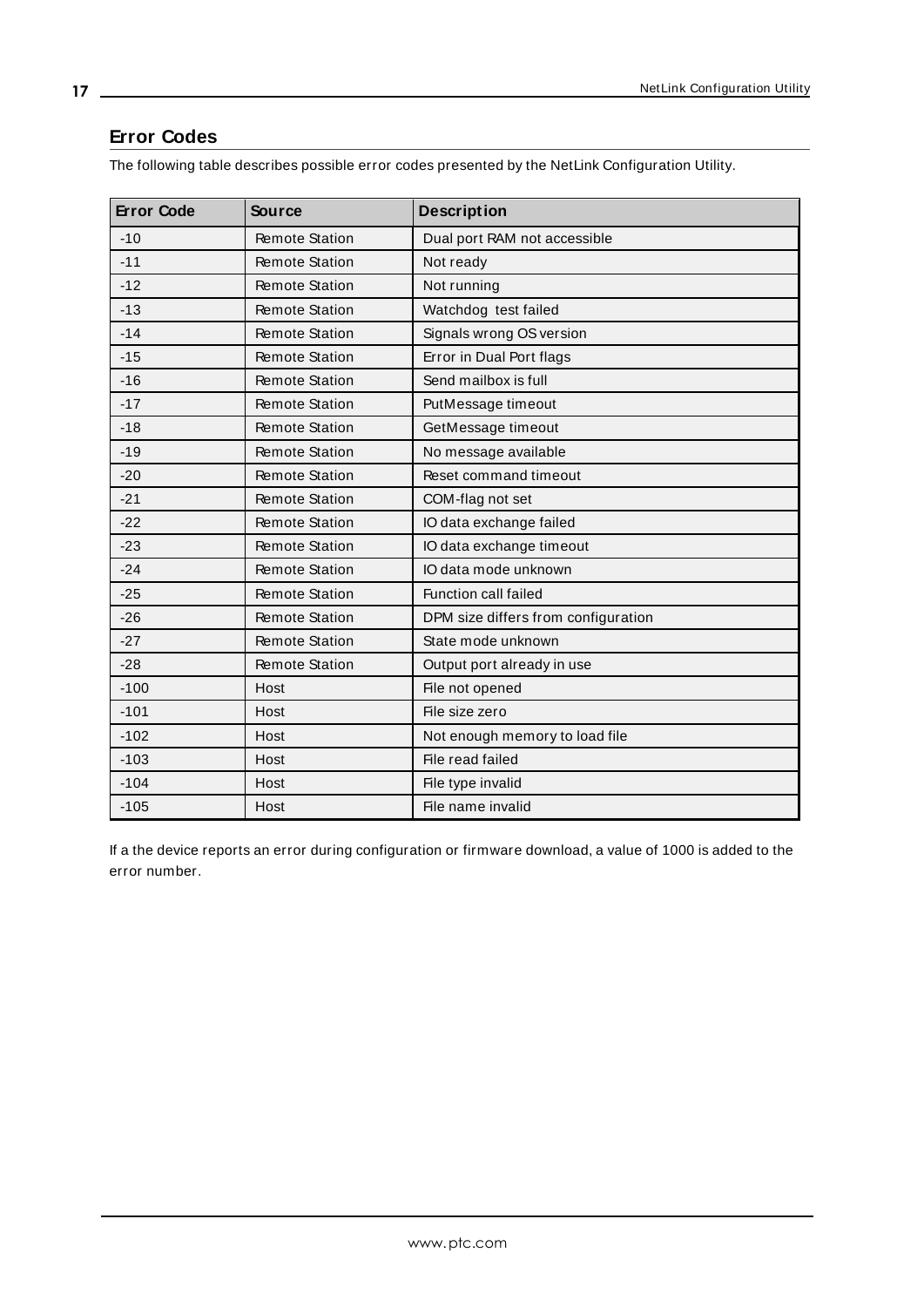# <span id="page-17-0"></span>Index

# **A**

Advanced Profibus Parameter [10](#page-9-0)

# **B**

Baud Rate [9](#page-8-1)

# **C**

Calculated Timing [11](#page-10-0) Contents [3](#page-2-2)

# **E**

Error Codes [17](#page-16-0)

# **F**

Firmware [12](#page-11-0)

# **G**

GAPActualization Factor [12](#page-11-1) Getting Started [4](#page-3-0)

# **H**

Help Contents [3](#page-2-0)

## **I**

IPAddress [8](#page-7-1)